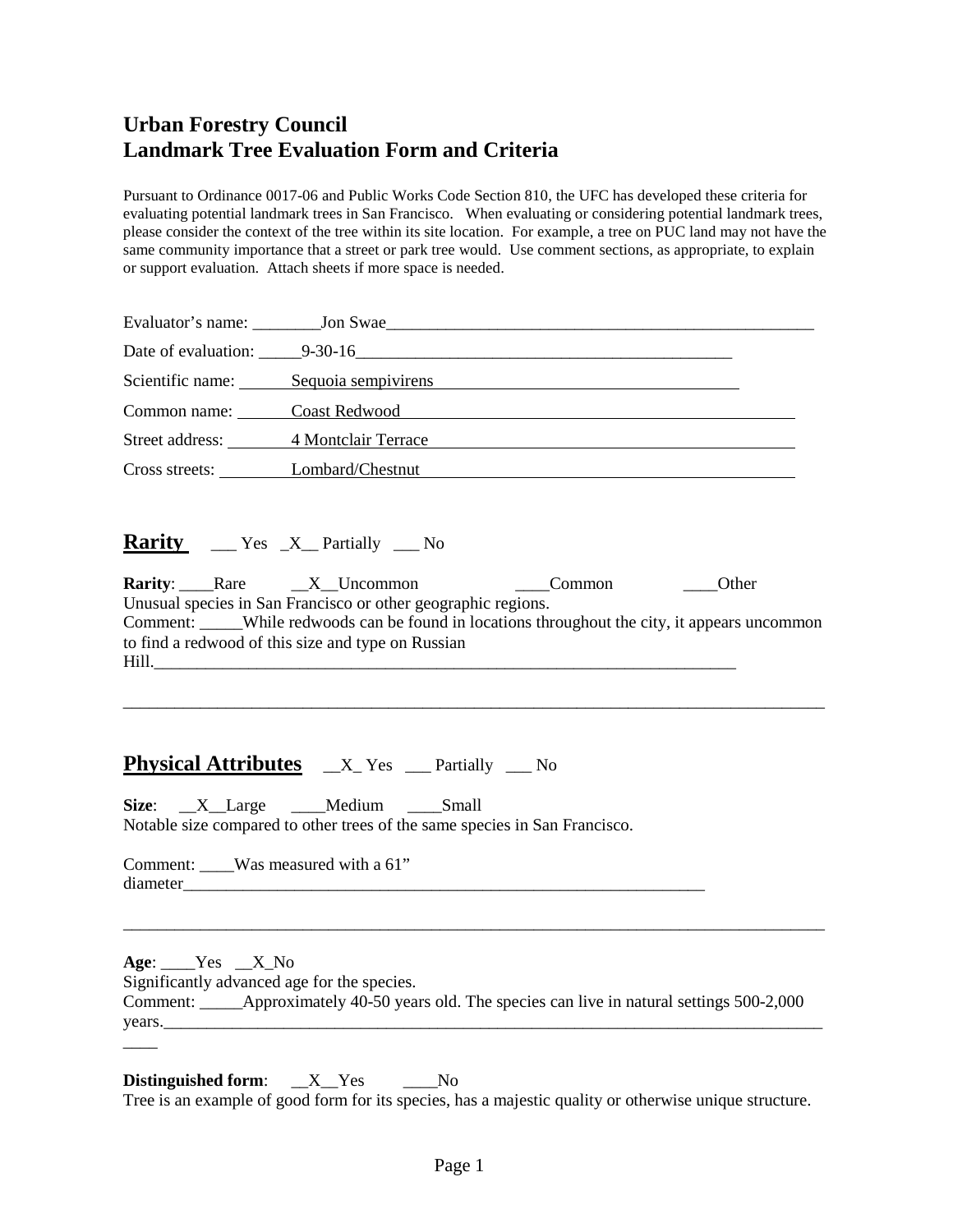Describe: *\_\_\_\_\_\_\_\_\_*Large base with large burls and sprouts tapers upwards tapers. The tree appears with a healthy large and distinguished form.

\_\_\_\_\_\_\_\_\_\_\_\_\_\_\_\_\_\_\_\_\_\_\_\_\_\_\_\_\_\_\_\_\_\_\_\_\_\_\_\_\_\_\_\_\_\_\_\_\_\_\_\_\_\_\_\_\_\_\_\_\_\_\_\_

| Consider overall tree health and structure, and whether or not tree poses a hazard<br>Describe: <u>Tree</u> appears in overall good health. It looks well-watered and cared for and does<br>not appear to be suffering from the long drought like many other local redwoods.                                                                                                                                                       |
|------------------------------------------------------------------------------------------------------------------------------------------------------------------------------------------------------------------------------------------------------------------------------------------------------------------------------------------------------------------------------------------------------------------------------------|
| <b>Historical</b> __ Yes _X_ Partially __ No                                                                                                                                                                                                                                                                                                                                                                                       |
| Related to a historic or cultural building, site, street, person, event, etc.<br>Describe nature of appreciation: ________The tree has a very interesting history planted by a woman<br>after losing her husband and children in a plane crash. According to her assistant, she was also an<br>accomplished Naval Architect who designed 40+ warships during WWII? This story should be<br>confirmed since it is quite remarkable. |
| <b>Profiled in a publication or other media:</b> ______Yes _____X__Unknown<br>Tree has received coverage in print, internet, video media, etc. Attach documentation if appropriate.                                                                                                                                                                                                                                                |
| Environmental __ Yes _X_Partially __ No                                                                                                                                                                                                                                                                                                                                                                                            |
| <b>Prominent landscape feature:</b> _X_Yes ____No<br>A striking and outstanding natural feature.<br>Describe, attach photo if possible: ______Tree is quite visible from street and nearby neighborhood.<br>Further downhill it is not immediately visible but further way the tree can be seen dotting the hill.                                                                                                                  |
| Low tree density:<br>$X$ Moderate<br>High<br>Low<br>Tree exists in a neighborhood with very few trees.<br>Describe: ______According to the Urban Forest Plan, Russian Hill as a 12.5% tree canopy.                                                                                                                                                                                                                                 |
| Interdependent group of trees:<br>Yes<br><u>_X __</u> No<br>This tree in an integral member of a group of trees and removing it may have an adverse impact on<br>adjacent trees.                                                                                                                                                                                                                                                   |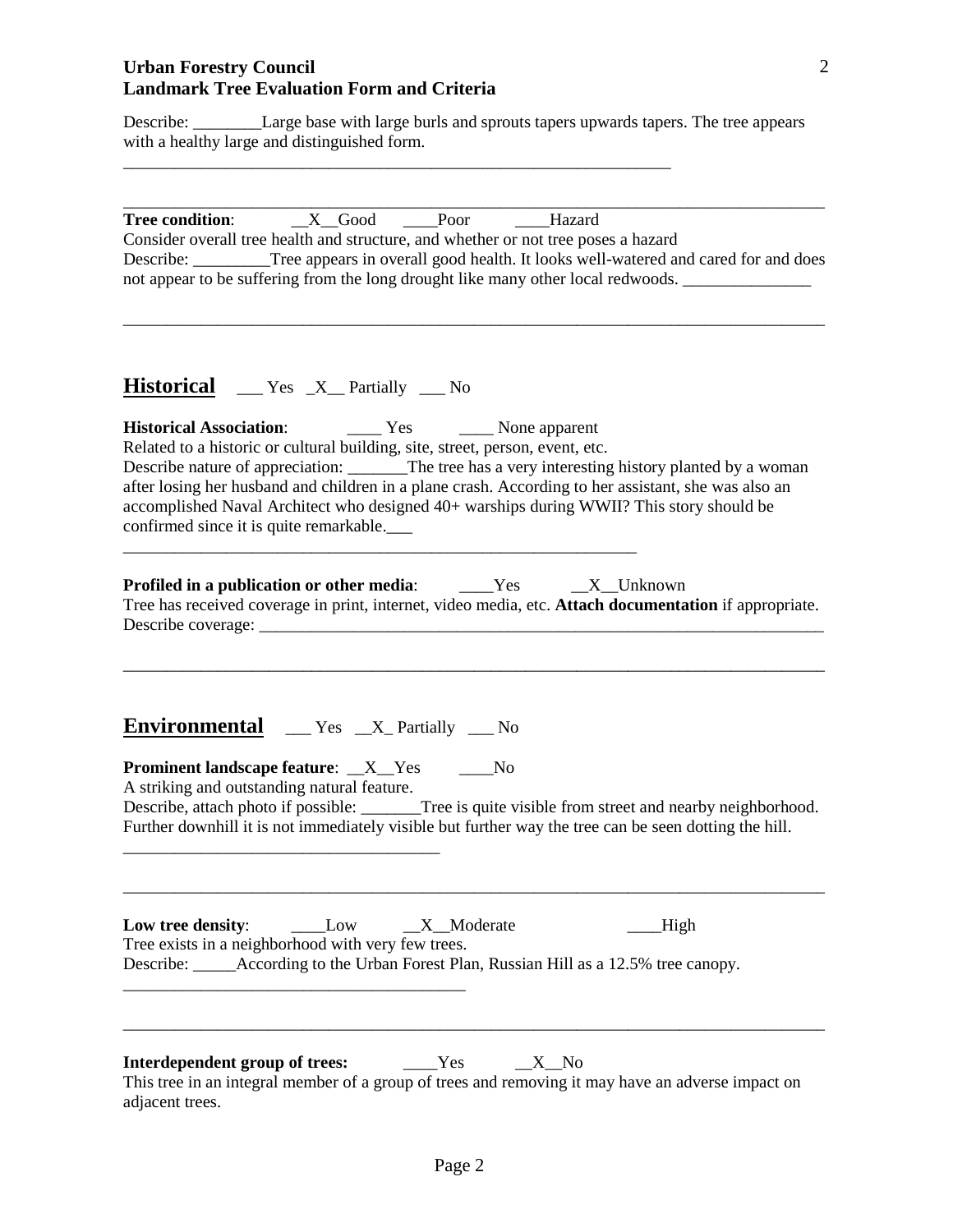Describe: \_\_\_\_\_\_\_\_\_ Another redwood can be seen further up Russian Hill but its form does not appear as in as good shape as the one located on Montclair \_\_\_\_\_\_\_\_\_\_\_\_\_\_\_\_\_\_\_\_\_\_\_\_\_\_\_\_\_\_\_\_\_\_\_\_\_\_\_\_\_\_\_\_\_\_\_\_\_\_\_\_\_\_\_\_

**Visible or Accessible from public right-of-way:**  $X$  Yes No High visibility and/or accessibility from public property.

Describe: The tree can be seen from streets within the immediate vicinity including parts of highly pedestrian trafficked Lombard Street (curvy  $part$ ).

**High traffic area:**  $X$  Yes  $N_0$ 

Tree is located in an area that has a high volume of vehicle, pedestrian or bike traffic and has a potential traffic calming effect.

Describe: The tree can be seen from streets within the immediate vicinity including parts of highly pedestrian trafficked Lombard Street (curvy  $part$ ).

**Important wildlife habitat**: \_\_X\_\_Yes \_\_\_\_No

\_\_\_\_\_\_\_\_\_\_\_\_\_\_\_\_\_\_\_\_\_\_\_\_\_\_\_\_\_\_\_\_\_\_\_\_\_\_\_\_\_\_\_\_\_\_\_\_\_\_\_\_\_\_\_\_\_\_\_\_

Species has a known relationship with a particular local wildlife species or it provides food, shelter, or nesting to specific known wildlife individuals. \_\_\_\_Coast redwoods are native to the SF Bay Area and California. Wild parrots were seen flying near the tree when we arrived but it wasn't clear if they were using the tree or not. Homeowner reports frequent wildlife use of tree. Photos requested.

| <b>Erosion control:</b>     | <b>Yes</b> | Nο |
|-----------------------------|------------|----|
| Tree prevents soil erosion. |            |    |
| Describe:                   |            |    |
| N/A                         |            |    |

\_\_\_\_\_\_\_\_\_\_\_\_\_\_\_\_\_\_\_\_\_\_\_\_\_\_\_\_\_\_\_\_\_\_\_\_\_\_\_\_\_\_\_\_\_\_\_\_\_\_\_\_\_\_\_\_\_\_\_\_\_\_\_\_\_\_\_\_\_\_\_\_\_\_\_

\_\_\_\_\_\_\_\_\_\_\_\_\_\_\_\_\_\_\_\_\_\_\_\_\_\_\_\_\_\_\_\_\_\_\_\_\_\_\_\_\_\_\_\_\_\_\_\_\_\_\_\_\_\_\_\_\_\_\_\_\_\_\_\_\_\_\_\_\_\_\_\_\_\_\_\_\_\_\_\_\_\_

| Wind or sound barrier:                                                     | Yes: | $X$ No |  |
|----------------------------------------------------------------------------|------|--------|--|
| Tree reduces wind speed or mitigates undesirable noise.                    |      |        |  |
| Describe: ______ Did not appear to provide this benefit during site visit. |      |        |  |
|                                                                            |      |        |  |

# **Cultural** \_\_\_ Yes \_X\_\_ Partially \_\_\_ No

\_\_\_\_\_\_\_\_\_\_

**Neighborhood appreciation:** Yes X None apparent Multiple indicators such as letters of support, petition, outdoor gatherings, celebrations adjacent or related to tree, etc. Attach documentation: Describe: I have not seen letters or other documentation of this.

\_\_\_\_\_\_\_\_\_\_\_\_\_\_\_\_\_\_\_\_\_\_\_\_\_\_\_\_\_\_\_\_\_\_\_\_\_\_\_\_\_\_\_\_\_\_\_\_\_\_\_\_\_\_\_\_\_\_\_\_\_\_\_\_\_\_\_\_\_\_\_\_\_\_\_\_\_\_\_\_\_\_